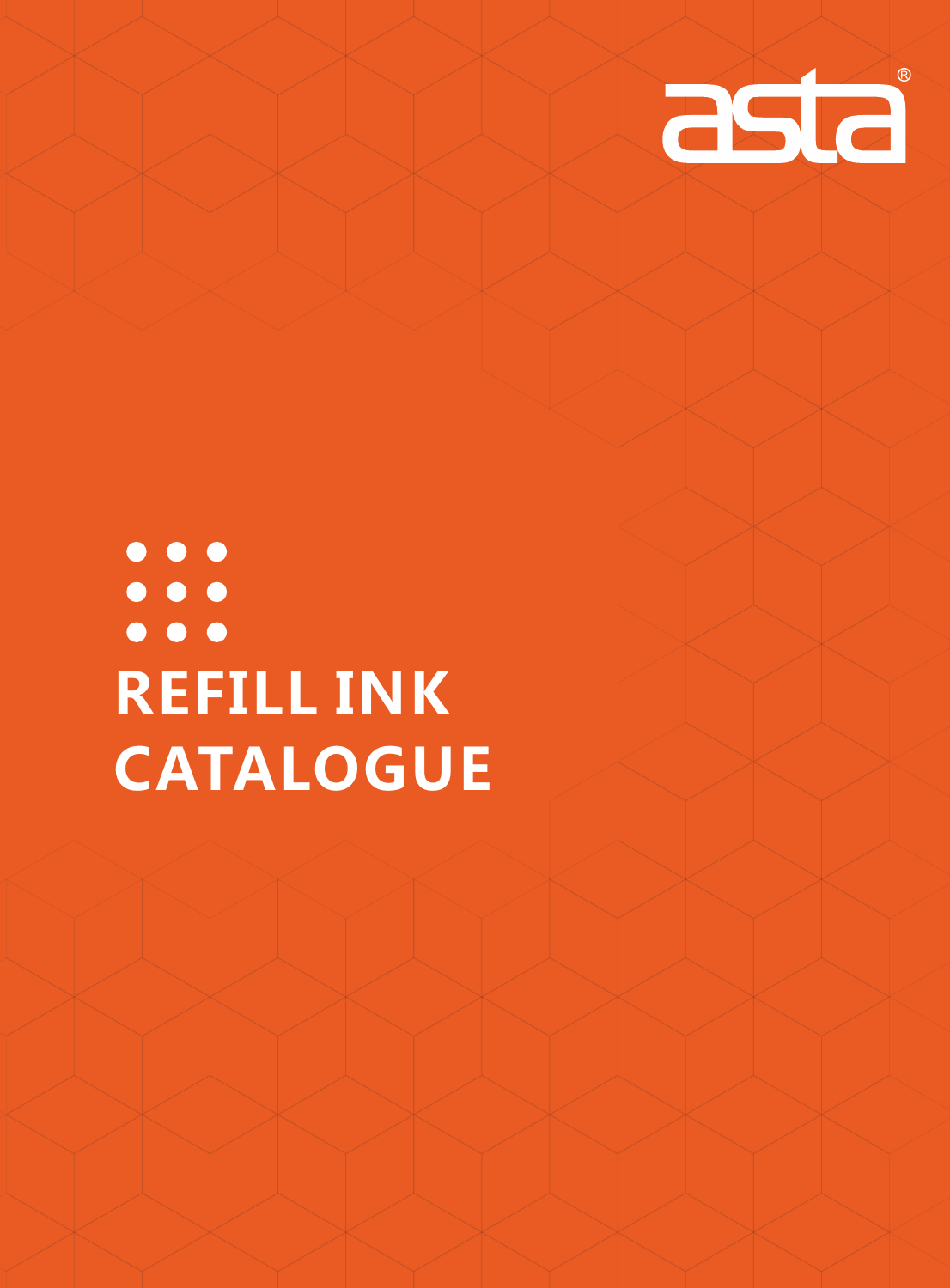# **DYE INK / PIGMENT INK**

### **ASTA Refill Ink**

Inks are usually composed of solvents, colorants, surfactants, PH regulators, driers, and other necessary additives.

The purpose of an inkjet refill for consumers is that it offers a low-cost alternative to buying new cartridges.

# **Advantage: 01** 100% Compatible with Original Cartridge asta asta  $\overline{a}$ ast **02** Bright and Vivid Color **03** Imported Raw Materials Print Fluently **04** 70ML 100ML **Capacity:** 30ML 200ML 250ML 500ML 1000ML 2000ML 5000ML 20KG

#### **Compatible For :LEXMARK EPSON** Canon brother EXCEED YOUR VISION

All trademarks shown here are for reference purposes only.

They are the property of their respective owners, and we are not authorized to sell items bearing such trademarks.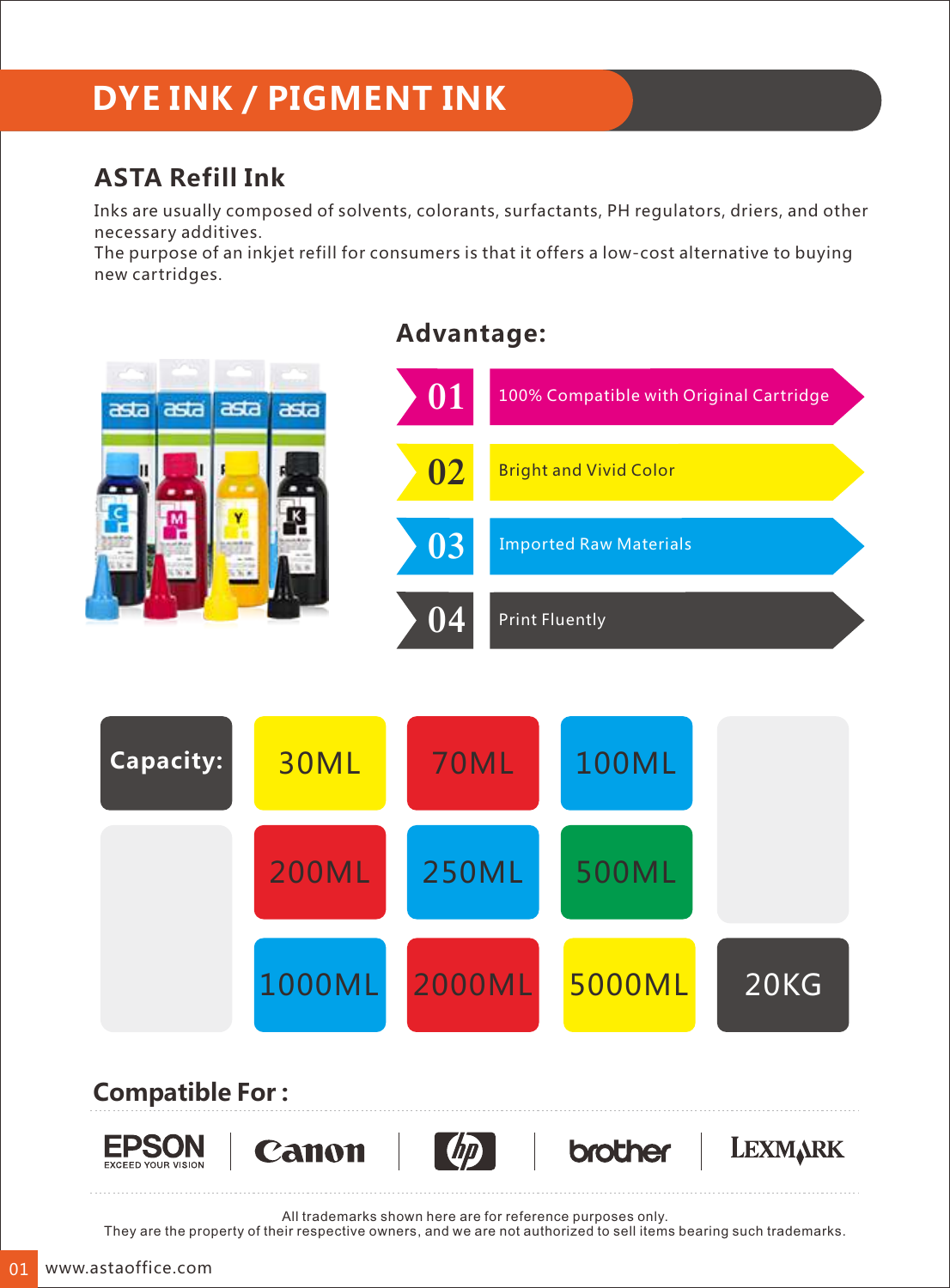

### **COMPATIBLE FOR EPSON SERIES**

| Model                        | Color                                                                              | Suitable for<br>Inkjet Cartridge                                                                                                                     | Suitable for                                                                                                                                                                                                                                           | Package                                           | Net                       | Description                                                                                                                                                                                                                           |
|------------------------------|------------------------------------------------------------------------------------|------------------------------------------------------------------------------------------------------------------------------------------------------|--------------------------------------------------------------------------------------------------------------------------------------------------------------------------------------------------------------------------------------------------------|---------------------------------------------------|---------------------------|---------------------------------------------------------------------------------------------------------------------------------------------------------------------------------------------------------------------------------------|
| ASTA-EP-002<br>Universal Ink | <b>Black</b><br>Cyan<br>Magenta<br>Yellow<br>LIGHT Cyan<br><b>LIGHT</b><br>Magenta | T6641-6644/<br>T1621-T1624/<br>T1631-T1634/<br>T6721-6724/<br>T5641-T5649/<br>T0591-T0599/<br>T6731-6736/<br>T0870-874/<br>877/878/879<br>T6741-6746 | L100/L101L1800/<br>L605series/<br>ME 10/ME 101 series/<br>XP-215/XP 200series/<br>Work force 30/40/1100/<br>310series/TX100/<br>Tx110series/<br>PictureMatePM210/<br>Pm215series/<br>XP-701series/<br>Stylus Photo R330/<br>R230/R1200/<br>R2400series | Neutral<br>Packing<br><b>ASTA</b><br><b>Brand</b> | 70 <sub>ml</sub><br>100ml | Use for L-series Printer,<br>L-series prints outstanding colors,<br>it can use for Epson<br>other series printers,<br>but color quality is less than<br>L-series printers a little bit.<br>Now this series printer<br>is very popular |
|                              |                                                                                    |                                                                                                                                                      |                                                                                                                                                                                                                                                        |                                                   |                           |                                                                                                                                                                                                                                       |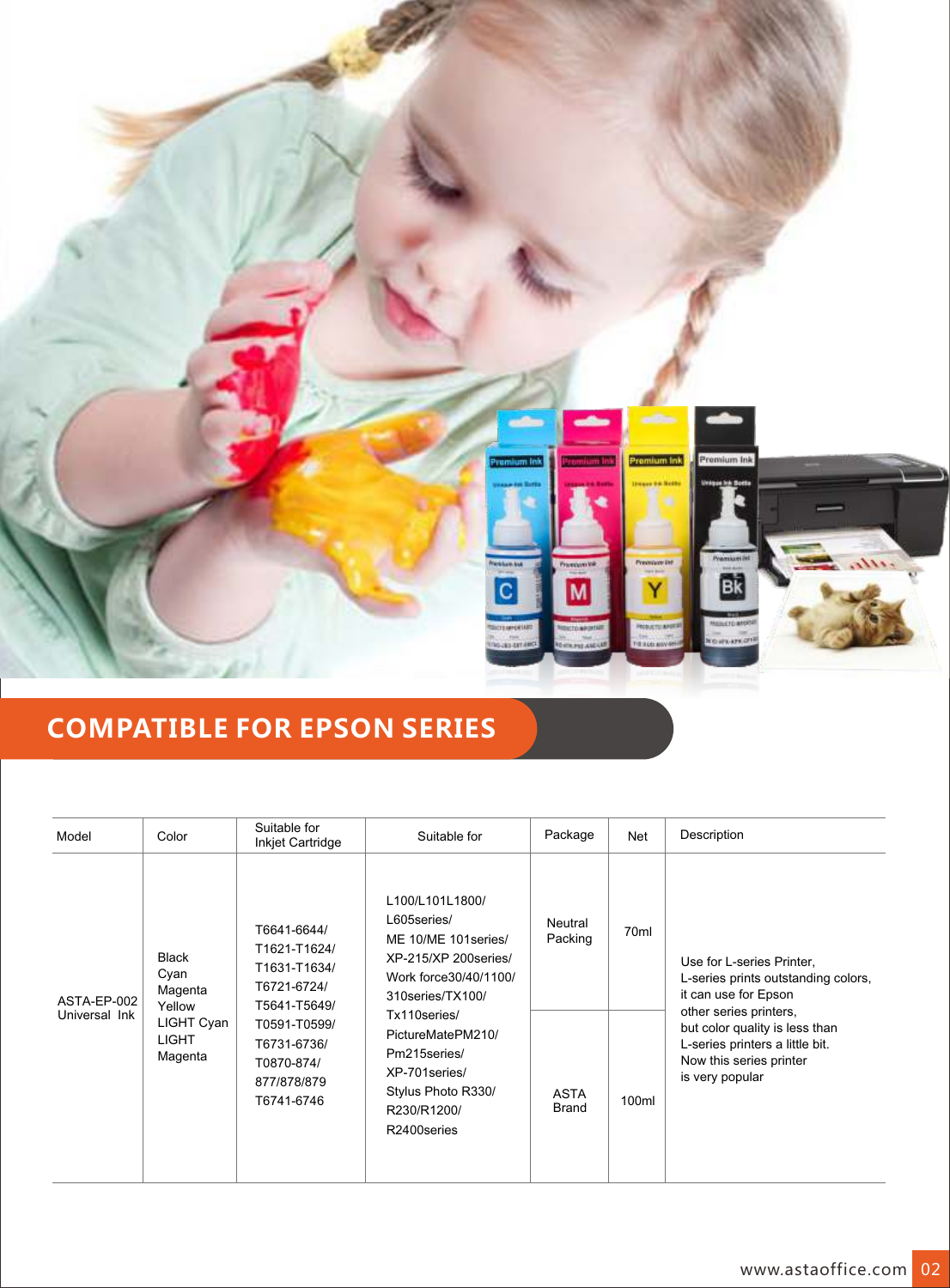

### **COMPATIBLE FOR CANON SERIES**

| Model                        | Color                                                                     | Suitable for Inkjet Cartridge                                                                                                                                                                                                                                                                                                                                                                                                                                                                                                                                                                                                         | Suitable for                                                                                                                                        | Package                     | <b>Net</b> | Description                                                                                                                    |
|------------------------------|---------------------------------------------------------------------------|---------------------------------------------------------------------------------------------------------------------------------------------------------------------------------------------------------------------------------------------------------------------------------------------------------------------------------------------------------------------------------------------------------------------------------------------------------------------------------------------------------------------------------------------------------------------------------------------------------------------------------------|-----------------------------------------------------------------------------------------------------------------------------------------------------|-----------------------------|------------|--------------------------------------------------------------------------------------------------------------------------------|
| ASTA-CA-001<br>Universal Ink | <b>Pigment Black</b><br><b>Black</b><br>Cyan<br>Magenta<br>Yellow<br>Grey | PGI-570PGBK/CLI-571BK/<br>CLI-571C/CLI-571M/CLI-571Y/<br>CLI-571GY, PGI-270PGBK/<br>CLI-271BK/CLI-271C/CLI-271M/<br>CLI-271Y/CLI-271GY, BCI-<br>370PGBK/BCI-371BK/BCI-371C/<br>BCI-371M/BCI-371Y/BCI-371GY.<br>PGI-470PGBK/CLI-471BK/<br>CLI-471C/CLI-471M/CLI-471Y/<br>CLI-471GY.PGI-770PGBK/<br>CLI-771BK/CLI-771C/CLI-771M/<br>CLI-771Y/CLI-771GY.PGI-<br>870PGBK/CLI-871BK/CLI-871C/<br>CLI-871M/CLI-871Y/CLI-871GY.<br>PGI-970PGBK/CLI-971BK/<br>CLI-971C/CLI-971M/CLI-971Y/<br>CLI-971GY.PGI-170PGBK/<br>CLI-171BK/CLI-171C/CLI-171M/<br>CLI-171Y/CLI-171GY, PGI-<br>670PGBK/CLI-671BK/CLI-671C/<br>CLI-671M/CLI-671Y/CLI-671GY | Canon PIXMA Mg5750/<br>MG6850/MG7750seris                                                                                                           | Neutral<br>Packing          | 70ml       | CANON new listed printer,<br>high concentration,<br>smooth printing,<br>bright color                                           |
| ASTA-CA-005<br>Universal Ink | <b>Black</b><br>Cyan<br>Magenta<br>Yellow                                 | PG-40/41/PG-50/51/<br>CLI-271BK/CLI-271C/<br>CLI-271M/CLI-271Y/<br>CLI-271GY/BCI-370PGBK/<br>BCI-371BK/BCI-371C/<br>BCI-371M-PG-210/211/<br>PG-810/811/815/816                                                                                                                                                                                                                                                                                                                                                                                                                                                                        | CANON PIXMA-IP1180/<br>IP2200IP6210Dseries/MP150/<br>MP450/MX338/MP245/<br>MP286series/ PIXMA Mx328/<br>408/E510/E600/Canon Mini260/<br>IP100series | <b>ASTA</b><br><b>Brand</b> | 100ml      | <b>CANON Printhead Special Ink</b><br>(This ink Can use for Canon<br>other pinters, Universal and<br>compability is very good) |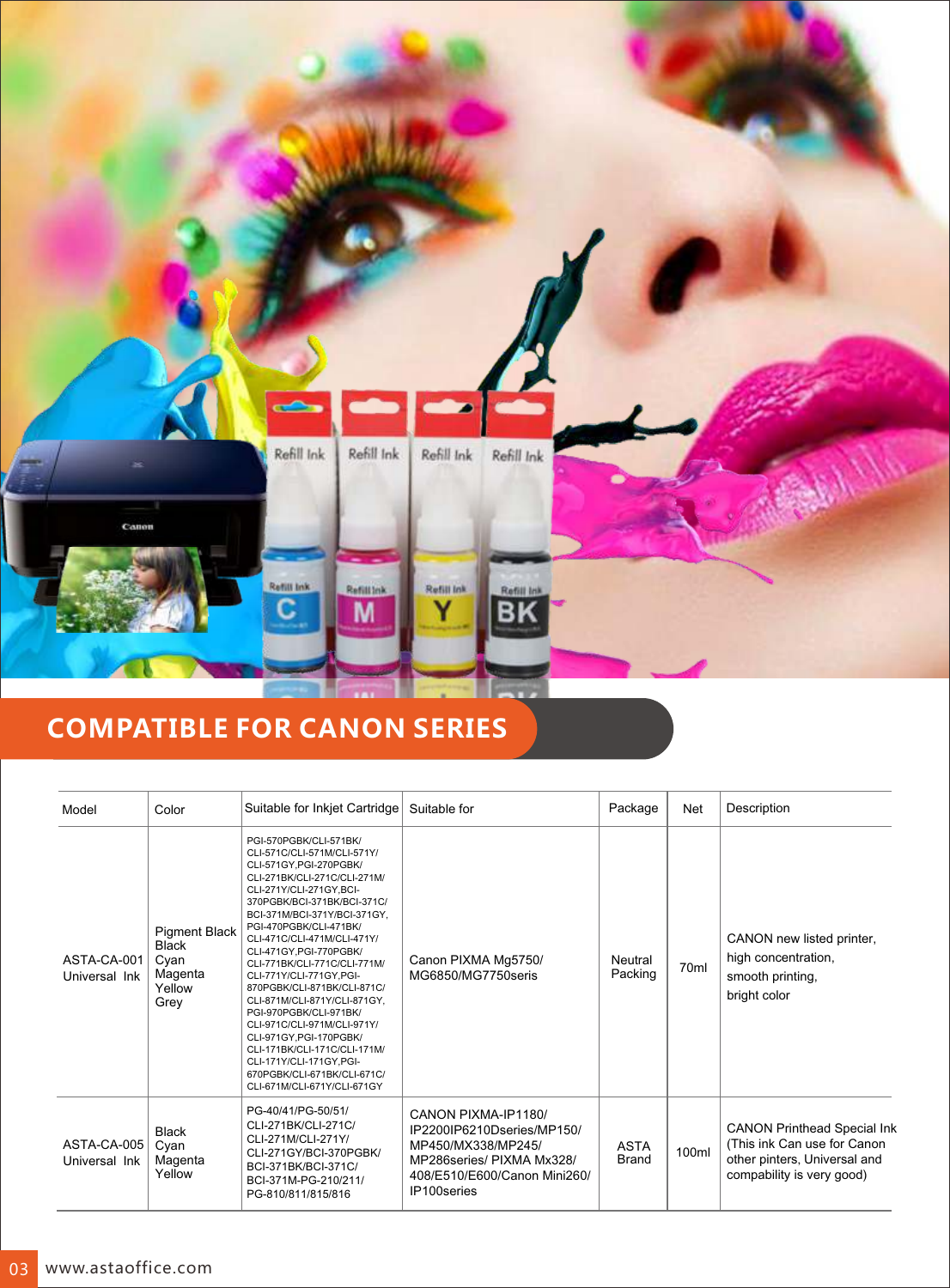

### **COMPATIBLE FOR HP SERIES**

| Model                                                        | Color                                                      | Suitable for<br>Inkjet Cartridge              | Suitable for                                     | Package              | Net              | Description                                                                                                                     |
|--------------------------------------------------------------|------------------------------------------------------------|-----------------------------------------------|--------------------------------------------------|----------------------|------------------|---------------------------------------------------------------------------------------------------------------------------------|
| ASTA-HP-001<br>Universal Ink                                 | Pigment Black<br><b>Black</b><br>Cyan<br>Magenta<br>Yellow | HP-GT51BK<br>HP-GT52C<br>HP-GT52M<br>HP-GT52Y | <b>HP DeskJet GT 5810/5820</b><br>All in one Etc | Neutral<br>Packing   | 70 <sub>ml</sub> | <b>HP DeskJet Special Ink</b>                                                                                                   |
| ASTA-HP-004<br><b>High Speed</b><br>Machine<br>Universal Ink | <b>Black</b><br>Cyan<br>Magenta<br>Yellow                  | HP 970/971                                    | HP Officejet Pro X451dw/<br>X551dw/X476dw/X576dw | <b>ASTA</b><br>Brand | 100ml            | HP High Speed<br>Machine Special Ink<br>This ink Can use<br>for HP other pinters,<br>Universal and compability<br>is very good) |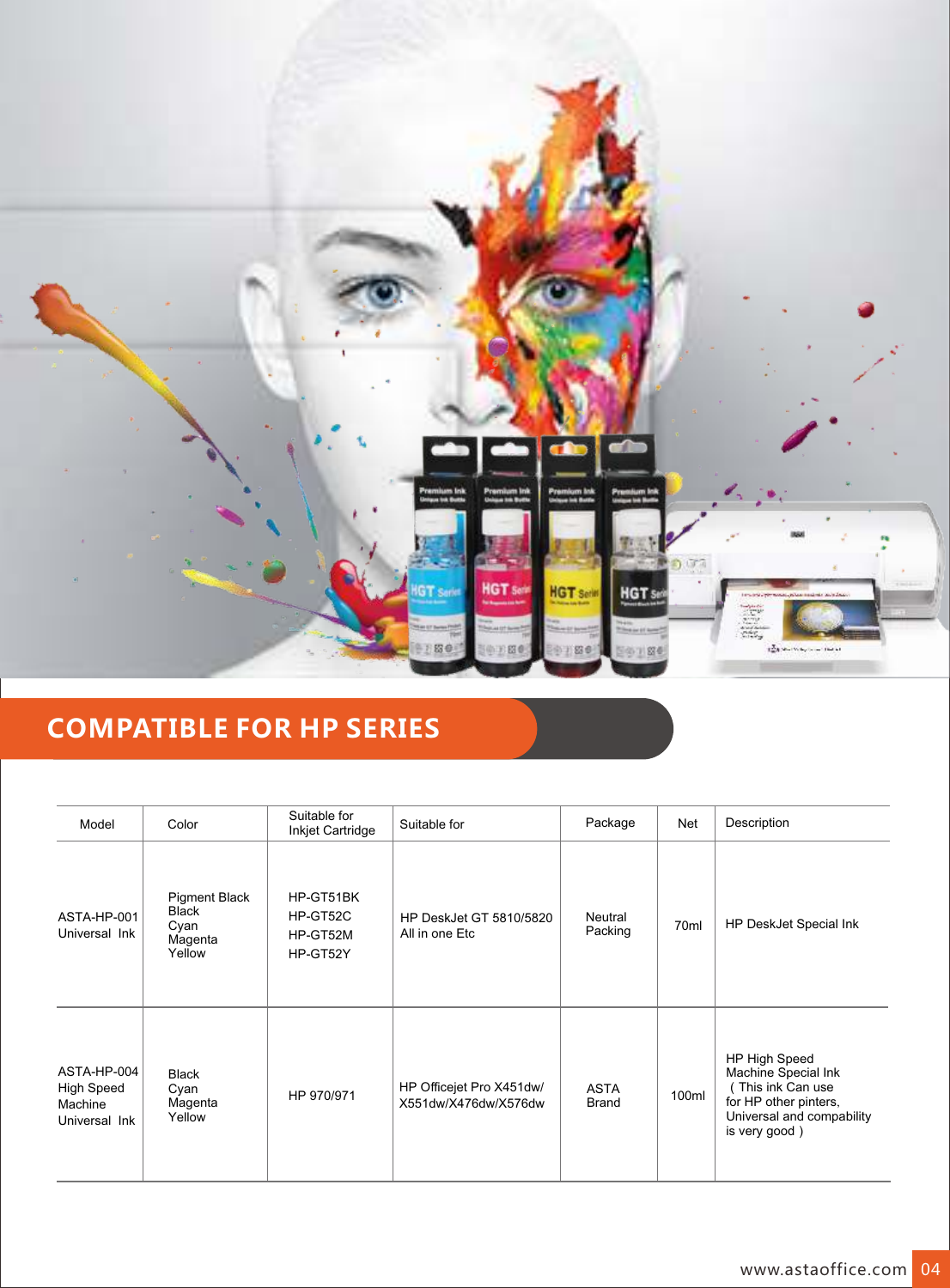

### **COMPATIBLE FOR BROTHER SERIES**

| Model                        | Color                                     | Suitable for<br>Inkjet Cartridge                                          | Suitable for                                                                                                                                                                                                                                      | Package                     | Net   | Description                                                                                                                |
|------------------------------|-------------------------------------------|---------------------------------------------------------------------------|---------------------------------------------------------------------------------------------------------------------------------------------------------------------------------------------------------------------------------------------------|-----------------------------|-------|----------------------------------------------------------------------------------------------------------------------------|
| ASTA-BR-001<br>Universal Ink | <b>Black</b><br>Cyan<br>Magenta<br>Yellow | BT6000BK<br><b>BT5000C</b><br><b>BT5000M</b><br><b>BT5000Y</b>            | Brother DCP-T300/<br>T500W/T700W/T800W                                                                                                                                                                                                            | Neutral<br>Packing          | 100ml | <b>BROTHER Deskjet</b><br>Special Ink                                                                                      |
| ASTA-BR-002<br>Universal Ink | <b>Black</b><br>Cyan<br>Magenta<br>Yellow | LC 11/16/37/51/61/<br>65/67/980/990/<br>LC103/LC107/LC137/<br>LC135/LC565 | BROTHER MFC-J265W/<br>J410/J415W/J4310DW/<br>J4710DWseries/<br>DCP-J125/J315W/<br>J515Wseries/DCP-130C/<br>330C/540CN/750CWseries/<br>FAX-2480C/440CN/<br>660CN/1360/3360C/<br>5460C/820CW/990CW/<br>MFC-490CW/6490CW/<br>6890CW/DCP-6690CWseries | <b>ASTA</b><br><b>Brand</b> | 100ml | <b>BROTHER Special Ink</b><br>This ink Can use for<br>BROTHER other pinters,<br>Universal and compability<br>is very good) |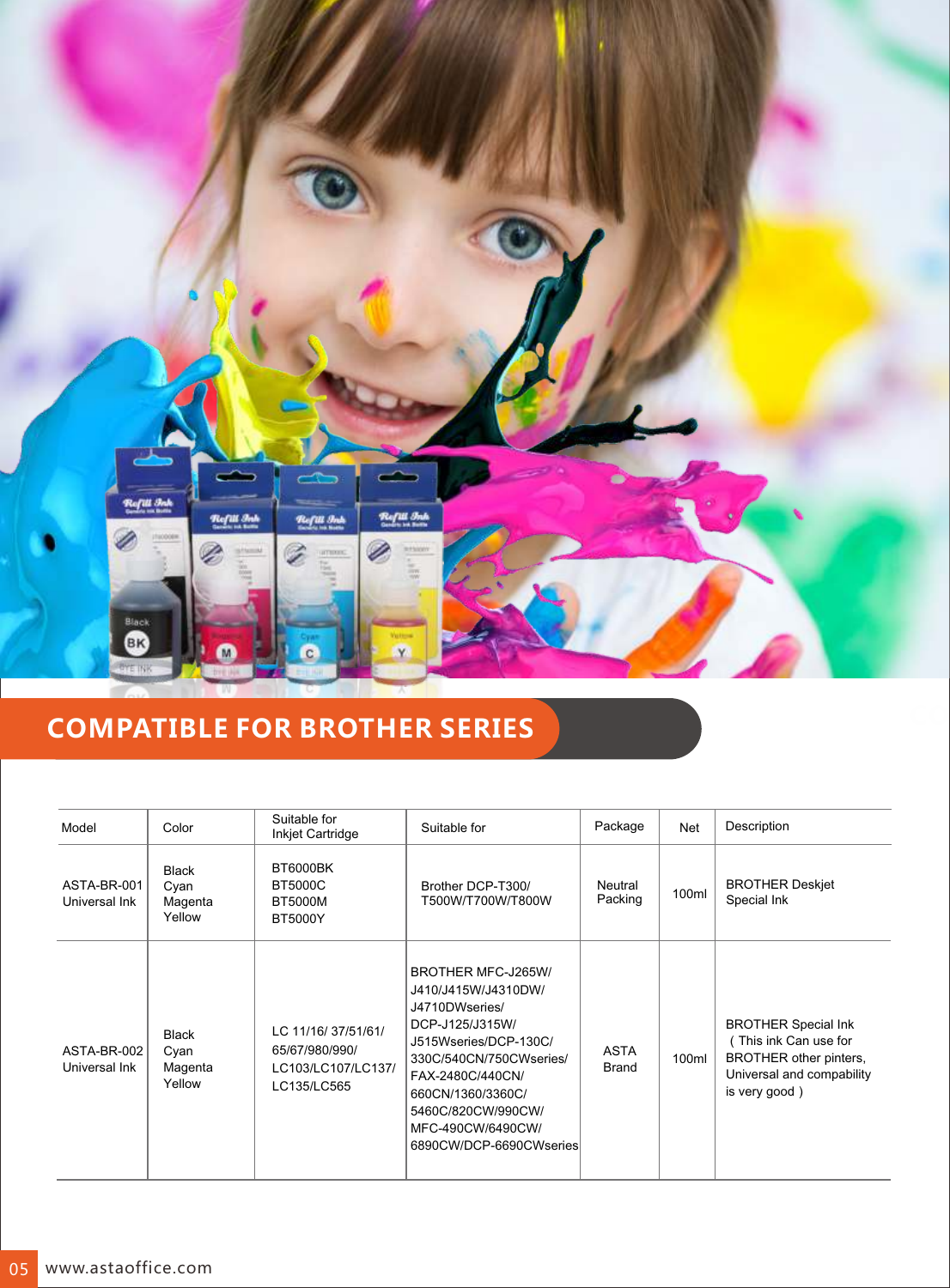

### **COMPATIBLE FOR LEXMARK SERIES**

| Model                        | Color                                     | Suitable for<br>Inkjet Cartridge | Suitable for                                                                                                                                                                                                                                                                                                         | Package                     | <b>Net</b> | Description                                                                                                                 |
|------------------------------|-------------------------------------------|----------------------------------|----------------------------------------------------------------------------------------------------------------------------------------------------------------------------------------------------------------------------------------------------------------------------------------------------------------------|-----------------------------|------------|-----------------------------------------------------------------------------------------------------------------------------|
| ASTA-LM-001<br>Universal Ink | <b>Black</b><br>Cyan<br>Magenta<br>Yellow | 100/105/108                      | S305/S405/S505/S605/<br>S308/S408/S508/S608/<br>PRO205/705/805/905/<br>208/708/808/908/<br>Color Jetprinter 1000/<br>1020/1100/2030/2050/<br>3000/3200/5000/5700/<br>7000/7200/ Z11/Z31/<br>Z42/Z43/Z45/Z51/Z54/<br>Z82/P122/P706/P715/<br>F4270/X63/X70/X73/<br>X80/X125/X4250/<br>Color Jetprinter Z12/<br>Z22/Z32 | <b>ASTA</b><br><b>Brand</b> | 100ml      | <b>BROTHER Special Ink</b><br>(This ink Can use for<br>BROTHER other pinters,<br>Universal and compability<br>is very good) |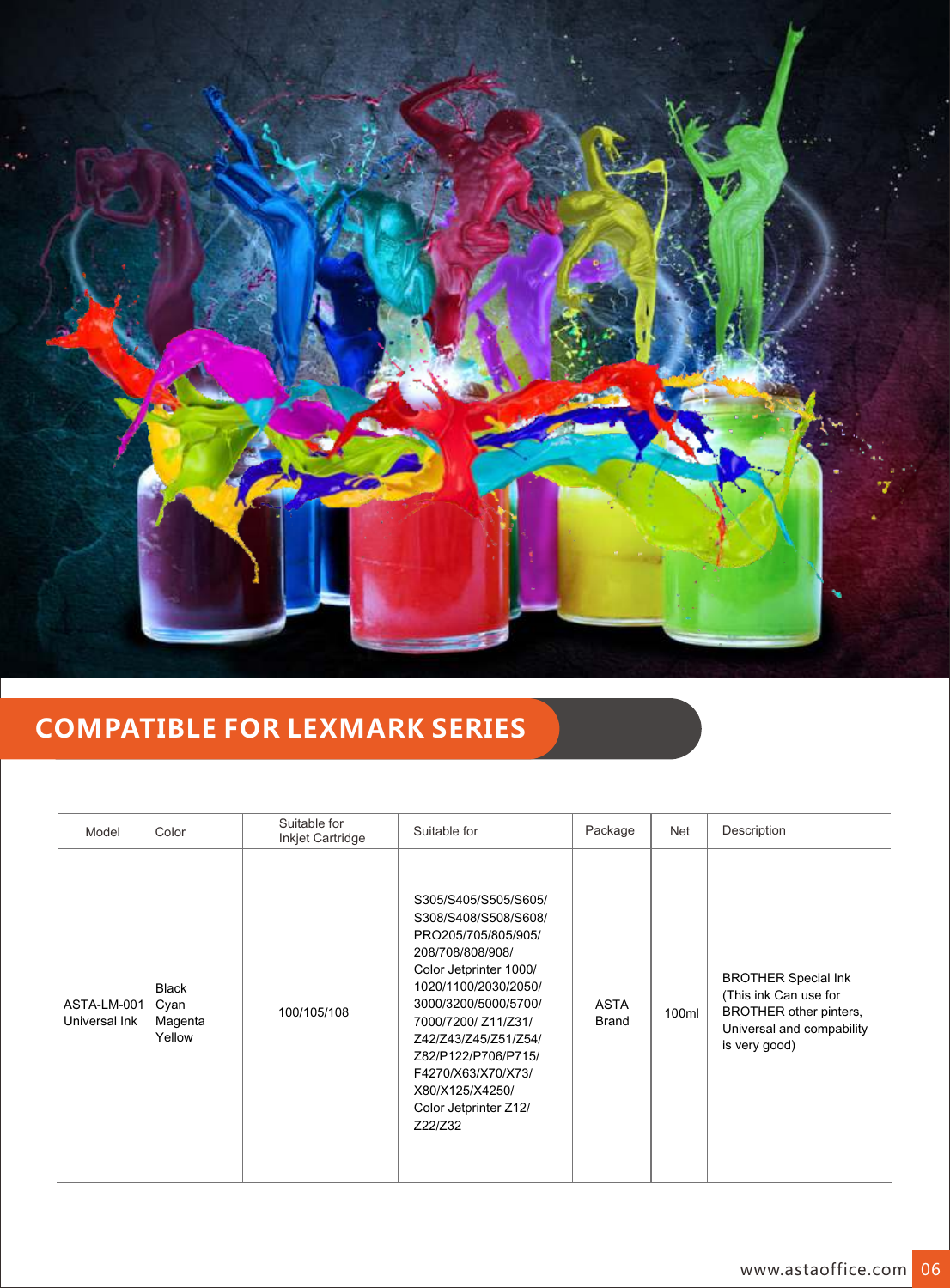## **CONTACT US**

#### **HEADQUARTER**

2nd floor, Block B, Caogen Pioneering Park, Longcheng square metro station exit A, Longgang District, Shenzhen City,Guangdong Province 518000, China.

**General Phone:** +(86) 755 8973-4724 **Inquiry Phone:** +(86 )755 8973-4724 Ext: 8012 **Fax:** +(86 ) 755 8973-4734 **Mobile&WhatsApp:** +(86) 132 6700-2425 **Email:** marketing@astaoffice.com **Web:** www.astaoffice.com

#### **BRANCHES**

### **DUBAI ACT STAR COMPUTER TRADING L.L.C**

**General Phone:** +(971) 4358-8199 **WhatsApp:** +(86) 158 3390-7448 **Email:** bob@astaoffice.com **Web:** www.astaoffice.com **Address:** AL Fardan Building No.15, Al Ghubaiba Road, Near By Falcon Roud About. Bur Dubai-U.A.E

#### **MEXICO ASTA GLOBAL SOLUTIONS SA DE CV**

**General Phone:** +5213338276216/+5213338276253  **Email:** ventas@astamexico.com **Web:** www.astamexico.com **Address:** MEXICALTZINGO 1621. COL AMERICANA CP.44160

<u>eesses saas</u>

#### **MYANMAR HTATE HTAR TIN TRADING CO.,LTD**

**General Phone:** +95 1 246611 **Fax:** +95 1 249321 **Email:** hteikhtartin@gmail.com **Web:** www.astaoffice.com **Address:** No.151(A), Seikkanthar St, Kyauktada Tsp, Yangon, Myanmar

#### **COLOMBIA BENITECH SOLUCIONES TECNOLOGICAS S.A.S**

**General Phone:** +(57)17029881/3022304592/5643 1150 /30154 38934 **Email:** ventas1@benitech.net / ventas@benitech.net **Web:** www.astacolombia.com **Address:** Cra. 1 # 31A 157 B. La Concepcion Cartagena, Bolivar, Colombia

### **SAUDI ARABIA MOFREH MOHAMMED AL-ASMARI TRADING EST**

**Add:** Rawaah Center(No.7), Khaled Bin Al Waleed St. Jeddah Kingdom of Saudi Arabia **Tel:** 012 6670454 **Mobile:** +966 541136781 **Email:** ayub888@hotmail.com